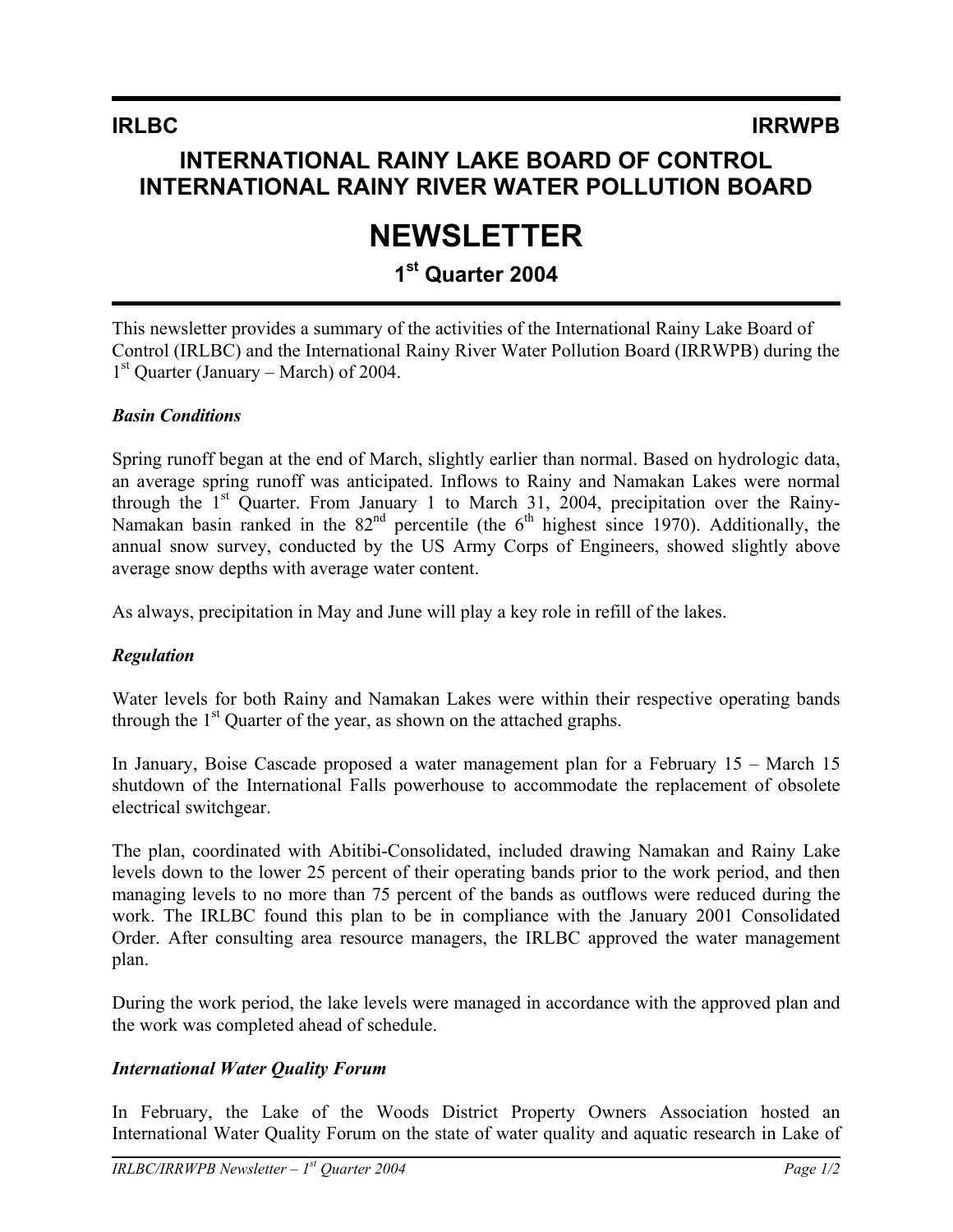the Woods. Over fifty Canadian and American water quality experts assembled in Kenora to collaborate and focus their future research activities to protect water quality in the Lake of the Woods. John Merriman (Cdn Co-Chair, IRRWPB) and Rick Walden (Cdn Engineering Advisor, IRLBC) were among the forum participants.

More details on this conference are provided in the May edition of the Lake of the Woods District Property Owners [Area News](http://www.lowdpoa.com/).

#### *Board Meetings Summary*

The IRLBC and IRRWPB held two joint conference calls during the  $1<sup>st</sup>$  Quarter. The first conference call was conducted on January 26, 2004. During this meeting, the Boards received an update on the activities of the Peaking Work Group and discussed the water management plan proposed by Boise Cascade to accommodate improvements to their powerhouse. After the discussion, the IRLBC approved Boise's water management plan. The Boards also discussed the preparation of the Spring Report to the IJC, the Boards' appearance before the IJC at the semiannual meeting to be held in April, the 2004 Joint Board Work Plan, and the IJC's request to investigate the establishment of a local advisory committee. On February 27, 2004 the Boards held a second conference call to finalize the Spring Report to the IJC and discuss the presentation for the IJC Semi-Annual Meeting.

#### *Upcoming IRLBC/IRRWPB Activities*

The 2004 IRLBC and IRRWPB Joint Annual Public Meetings will be held in Fort Frances and Baudette during the week of August 23<sup>rd</sup>. Specific dates, times, and locations will be provided in the next IRLBC/IRRWPB Newsletter. The meetings will include a brief presentation by Board Members and a question and answer period.

#### *Agency Links*

Additional basin data and information pertaining to the IRLBC and IRRWPB can be found at the following websites.

[International](http://www.ijc.org/) Joint Commission Lake of the [Woods](http://www.lwcb.ca/) Control Board US Army Corps of Engineers – St. Paul District, [Water](http://www.mvp-wc.usace.army.mil/) Control Center

------------------------------ *The Boards will be using the Newsletter as a mechanism to keep the public informed. If you have comments or questions, please contact the Boards' Secretary:* 

*Kari Layman U.S. Army Corps of Engineers St. Paul District 190 Fifth Street East St. Paul, Minnesota 55101 - 1638 Phone: 612 290-5424 Fax: 612 290-5841 Email: Kari.L.Layman@usace.army.mil*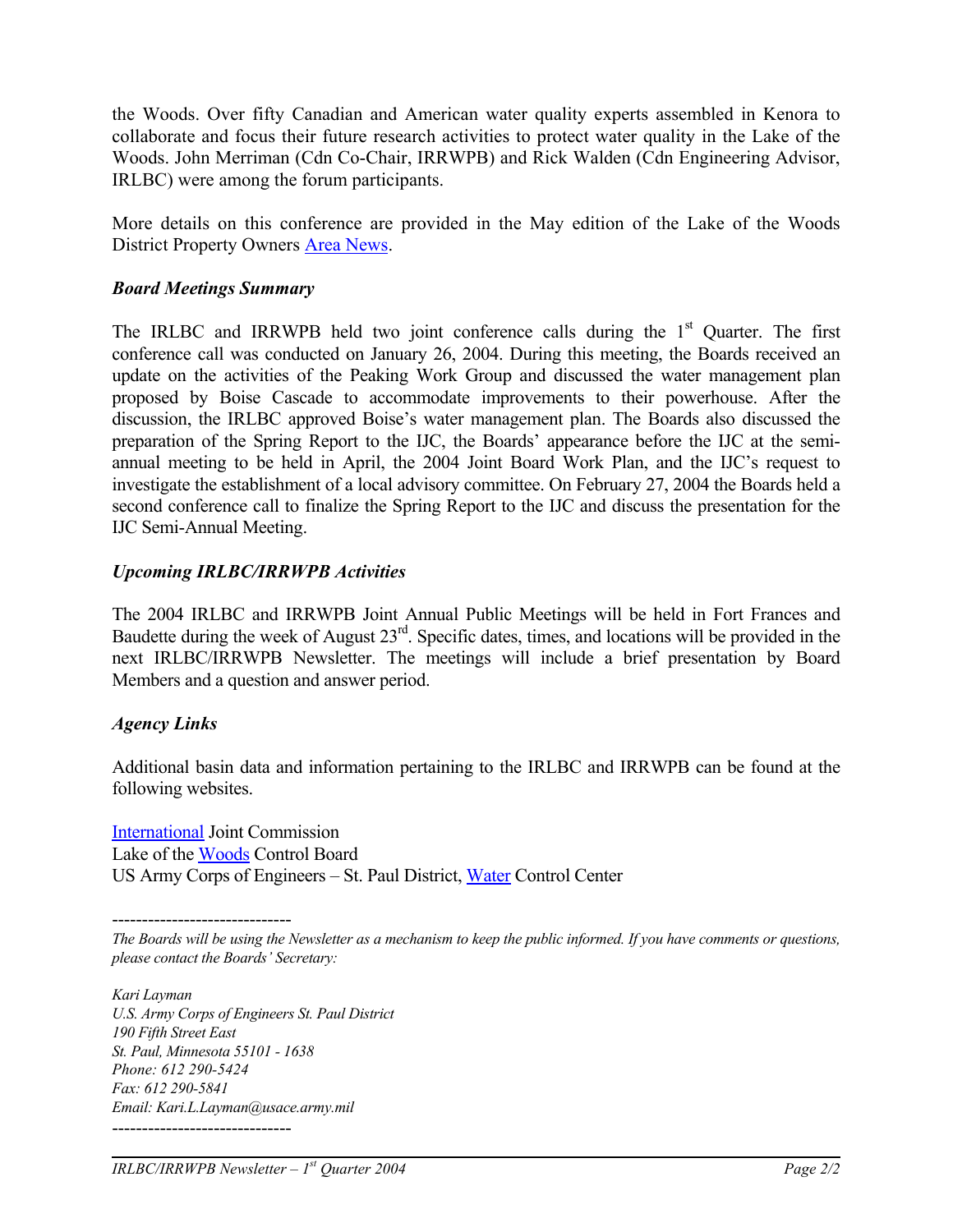